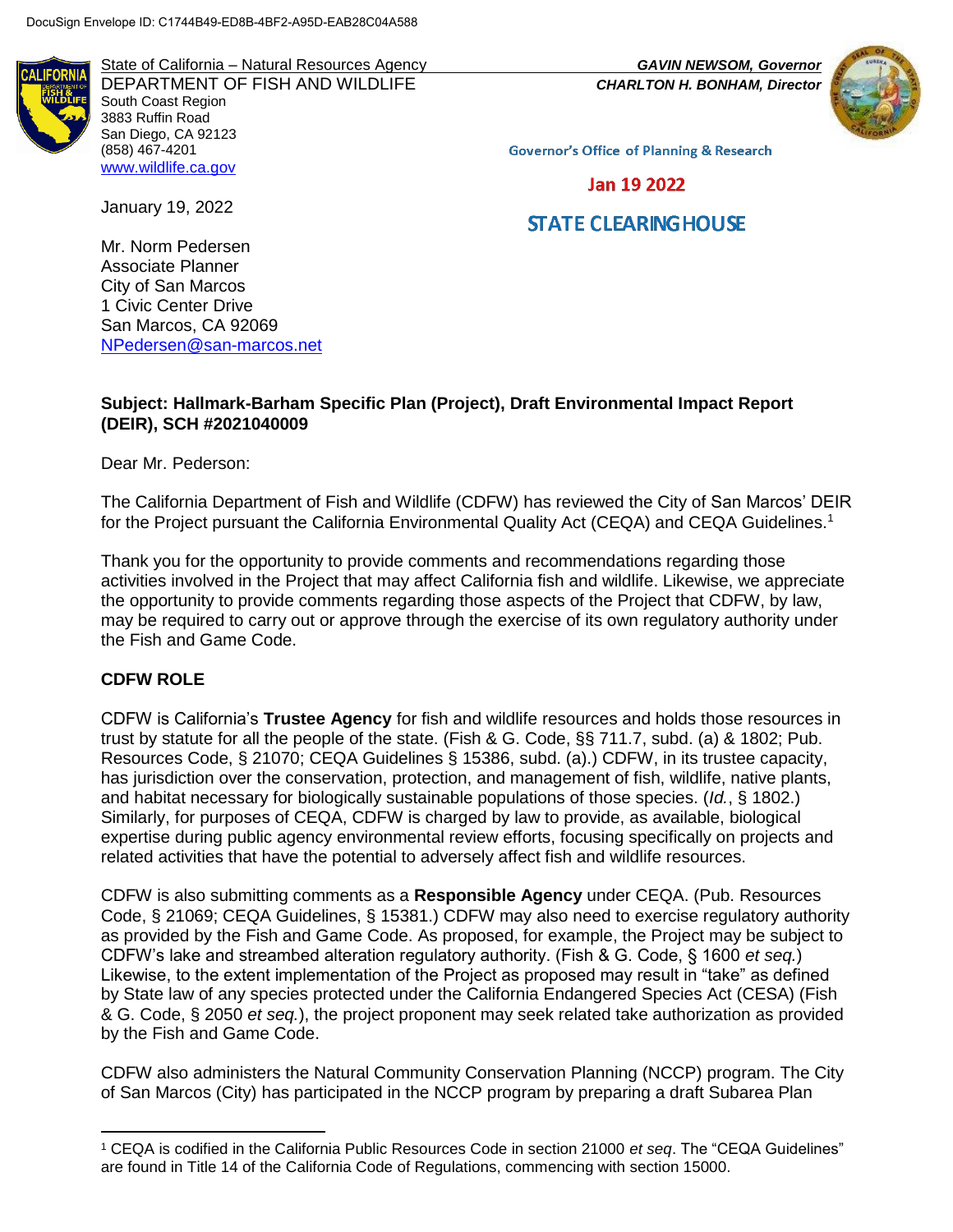Mr. Norm Pederson City of San Marcos January 19, 2022 Page 2 of 8

(SAP) under the subregional Multiple Habitat Conservation Plan (MHCP), which addressed eight incorporated cities in northern San Diego County. However, the City's SAP has not been finalized and has not been adopted by the City or received permits from the Wildlife Agencies (collectively the CDFW and the U.S. Fish and Wildlife Service (USFWS)).

#### **PROJECT DESCRIPTION SUMMARY**

**Proponent:** City of San Marcos (City)

**Objective:** The proposed Project would involve development of 151 multi-family residential units and approximately 5.35 acres of associated common and private open space on a 10.56-acre site, as contemplated in the Hallmark-Barham Specific Plan for the City. The project proposes a total of 349 parking spaces, including 264 garage spaces, and the proposed landscape plan emphasizes moderate water use species including a mix of trees, shrubs, grasses, and groundcover. A 150 foot fire fuel modification buffer is required in the southern end of the project and is included in the biological resources impact analysis. The Project Applicant is requesting the following discretionary approvals from the City to allow for development of the proposed project: General Plan Amendment, Specific Plan, Rezone, Multi-Family Site Development Plan, Tentative Subdivision Map, Conditional Use Permit, and Grading Variance.

**Location:** The 10.94-acre Project site (San Diego County Assessor's Parcel Number (APN): 228- 310-01) is located at 943 E. Barham Drive, west of Le Moree Drive in the eastern portion of the City. The Project vicinity is developed primarily with residential uses. To the west of the Project is the Crescent Court residential development and to the southwest is the Williamsburg residential development. East of the Project site is Grace Church and the Barham Park & Ride. Southeast of the Project site is residential development associated with the Walnut Hills II Specific Plan. The northern boundary of the Project site is E. Barham Drive and immediately north of E. Barham Drive is landscaping, a sound wall, and State Route 78 (SR-78). South of the project site is preserved open space, a private community park/viewpoint, and additional residences within the Williamsburg residential development.

**Biological Setting:** The following tasks were performed for the purpose of identifying potential biological impacts from construction of the Project: 1) biological and aquatic resource database review, 2) general biological survey and vegetation mapping, 3) habitat assessments for special status plant and wildlife species, 4) focused rare plant surveys, 5) protocol surveys for coastal California gnatcatcher (*Polioptila californica californica*, Endangered Species Act-listed threatened and California Species of Special Concern), and 6) a reconnaissance-level assessment for potentially jurisdictional aquatic resources.

The Project site has a north-aspect slope with elevations of approximately 650 to 755 feet above mean sea level. Most of the Project site supports non-native grassland (NNG; 9.50 acres consisting of non-native grasses such as ripgut grass (*Bromus diandrus*), slender wild oat (*Avena barbata*), and glaucous barley (*Hordeum murinum* ssp. *glaucum*)). According to the environmental analysis, this suggests that the site, though undeveloped, may have been disturbed in the past as the vegetation differs from that of the adjacent open space. Located along the southern Project site boundary is 0.62 acre of Diegan coastal sage scrub (CSS) habitat dominated by coast monkey flower (*Mimulus dentatus*), black sage (*Salvia mellifera*), coastal sagebrush (*Artemisia californica*), and laurel sumac (*Malosma laurina*). A smaller area of *Baccharis*-dominated Diegan CSS habitat (CSS dominated by coyote brush (*Baccharis pilularis* ssp. *consanguinea*) occurs along the eastern Project boundary. Along the northern boundary is 0.40 acre consisting of paved roads. Scattered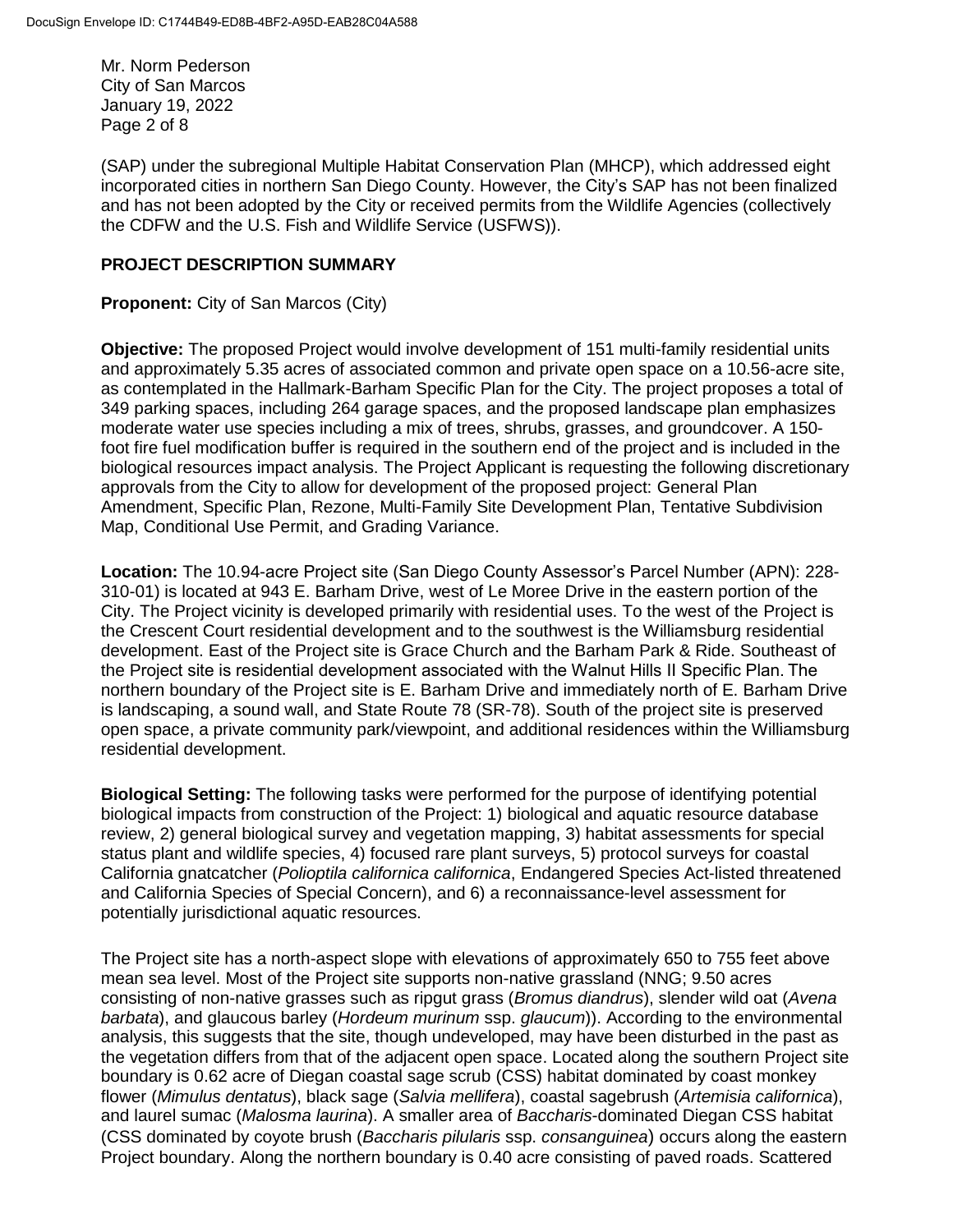Mr. Norm Pederson City of San Marcos January 19, 2022 Page 3 of 8

throughout the NNG across most of the site are ruderal vegetation (<0.01 acre consisting mostly of black mustard (*Brassica nigra*), tocalote (*Centaurea melitensis*), and filaree/storksbill (*Erodium*  spp.)) and ornamental vegetation (0.22 acre including pepper trees (*Schinus* spp.), Mexican fan palm (*Washingtonia robusta*), and China berry (*Melia azedarach*)).

The proposed impacts to CSS and *Baccharis*-dominated CSS are considered potentially significant and require mitigation. Direct impact to 0.61 acre of CSS and 0.03 acre of *Baccharis*-dominated CSS are proposed to be mitigated at a 1:1 ratio for a total of 0.64 acre. Direct impacts to 9.50 acres of NNG are proposed to be mitigated at a 0.5:1 ratio for a total of 4.75 acres. The DEIR specifies that this mitigation shall be accomplished by the Project Applicant through on-site preservation, off-site acquisition, in lieu fees, a purchase of credits from an approved mitigation bank, or a combination thereof as approved by the Planning Manager. Proof of on-site preservation, off-site acquisition, payment of in lieu fees, purchase of credits from an approved mitigation bank or a combination thereof shall be provided to the Planning Manager prior to issuance of a grading permit.

No defined bed, bank, or other regular flow indicators were observed during the initial aquatic resources assessment; thus, no potential non-wetland waters of the U.S./State or CDFW streambed were observed on site. Two plant species commonly associated with depressional areas confined by clay soils, coastal plantain (*Plantago elongata*) and slender woolly marbles (*Psilocarphus tenellus*), were observed in low-lying areas on site. Four wetland delineation samples were taken near these areas. None of the four sampling points met the required federal- or state-jurisdictional wetland parameters. As such, it was concluded that the on-site lowlying areas are not expected to be jurisdictional under the Army Corps of Engineers, Regional Water Quality Control Board, nor CDFW.

No special status plant species were located on the Project site. One special status bird species, Cooper's Hawk (Acc*ipiter cooperii*; CDFW Watch List species when nesting) was observed flying over the Project site during the 2020 general biological survey. Although Cooper's hawk may use the Project site as a hunting territory, suitable nesting habitat containing large trees is not present. As such, Cooper's hawk is not anticipated to nest within the Project site.

Protocol 2020 breeding season gnatcatcher surveys for the Project were negative. However, California Natural Diversity Database (CNDDB) and U.S. Fish and Wildlife Service (USFWS) databases include reports of gnatcatcher within one mile of the Project site.

The Project area does not occur within a local movement corridor identified in the City's General Plan. As such, impacts on wildlife movement and corridors would be considered less than significant. However, the Project site does abut preserved open space on the southern boundary.

The Project site does not occur within lands designated as Focused Planning Areas in the City's Draft MHCP Subarea Plan (2001). The Project seeks to comply with habitat mitigation requirements outlined in the City's Draft MHCP Subarea Plan.

# **COMMENTS AND RECOMMENDATIONS**

CDFW offers the comments and recommendations below to assist the City in adequately identifying and/or mitigating the Project's significant, or potentially significant, direct and indirect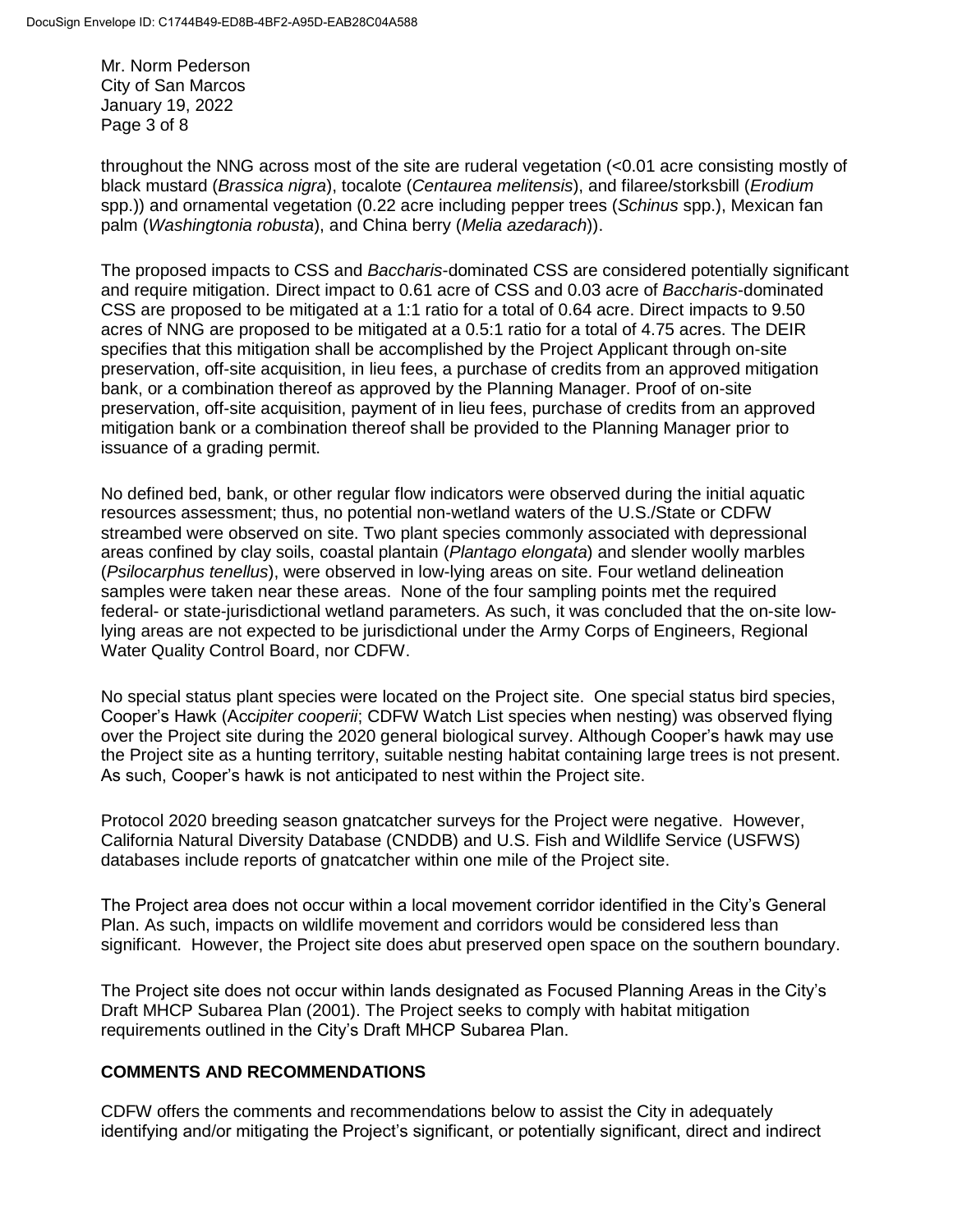Mr. Norm Pederson City of San Marcos January 19, 2022 Page 4 of 8

impacts on fish and wildlife (biological) resources. Editorial comments or other suggestions may also be included to improve the document.

# **I. Mitigation Measure or Alternative and Related Impact Shortcoming**

# **COMMENT #1: Permanent impacts to CSS**

**Issue:** Proposed mitigation for impacts to CSS are not adequate to fully mitigate for permanent loss of potential gnatcatcher habitat.

**Specific impact:** The proposed Project will permanently impact 0.61 acre of CSS and 0.03 acre of *Baccharis*-dominated CSS.

**Why impact would occur:** CSS habitat would be permanently lost due to Project construction and vegetation management to create a fuel buffer. The DEIR states that the Project will be required to mitigate impacts to CSS at a 1:1 ratio based on the location of the Project site being outside of the FPA. The issue with the proposed mitigation ratio is that the ratio is based on a finalized NCCP MHCP plan. The City does not have a finalized plan; higher mitigation ratios are typically applied in jurisdictions that are undergoing regional planning or otherwise have not yet committed to a longterm regional conservation effort.

**Evidence impact would be significant:** Based on the historic gnatcatcher observations in the vicinity of the Project area, the suitability of CSS habitat on site, and the adjacency to open space to the south of the Project site, there is potential for gnatcatchers to utilize this vegetation for foraging and/or nesting.

# **Recommended Potentially Feasible Mitigation Measure(s) (Regarding Mitigation Measure or Alternative and Related Impact Shortcoming)**

# **Mitigation Measure #1: To reduce impacts to less than significant:**

CDFW recommends that permanent impacts to CSS communities be mitigated at a minimum 2:1 ratio. Additionally, on-site mitigation is not recommended as such a small patch of habitat as which currently exists is not expected to maintain biological value in the absence of considerable management effort, which would require a substantial financial investment. Therefore for the subject project, CDFW recommends that mitigation for CSS be accomplished by purchasing of CSS credits from a CDFW-approved conservation bank.

# **COMMENT #2: Permanent impacts to NNG and Agency Approval of Mitigation Lands**

**Issue:** Proposed mitigation for impacts to NNG are not adequate to fully mitigate for permanent loss of raptor foraging habitat.

**Specific impact:** The proposed Project will permanently impact 9.50 acres of NNG.

**Why impact would occur:** NNG habitat would be permanently lost due to Project construction of housing units, parking facilities, and open space areas to be planted with ornamental vegetation.

**Evidence impact would be significant:** Non-native grasslands in San Diego County provide important foraging habitat for raptors. Although the Project site does not provide suitable raptor nesting habitat it does provide a significant area (9.50 acres) for foraging. The DEIR calls for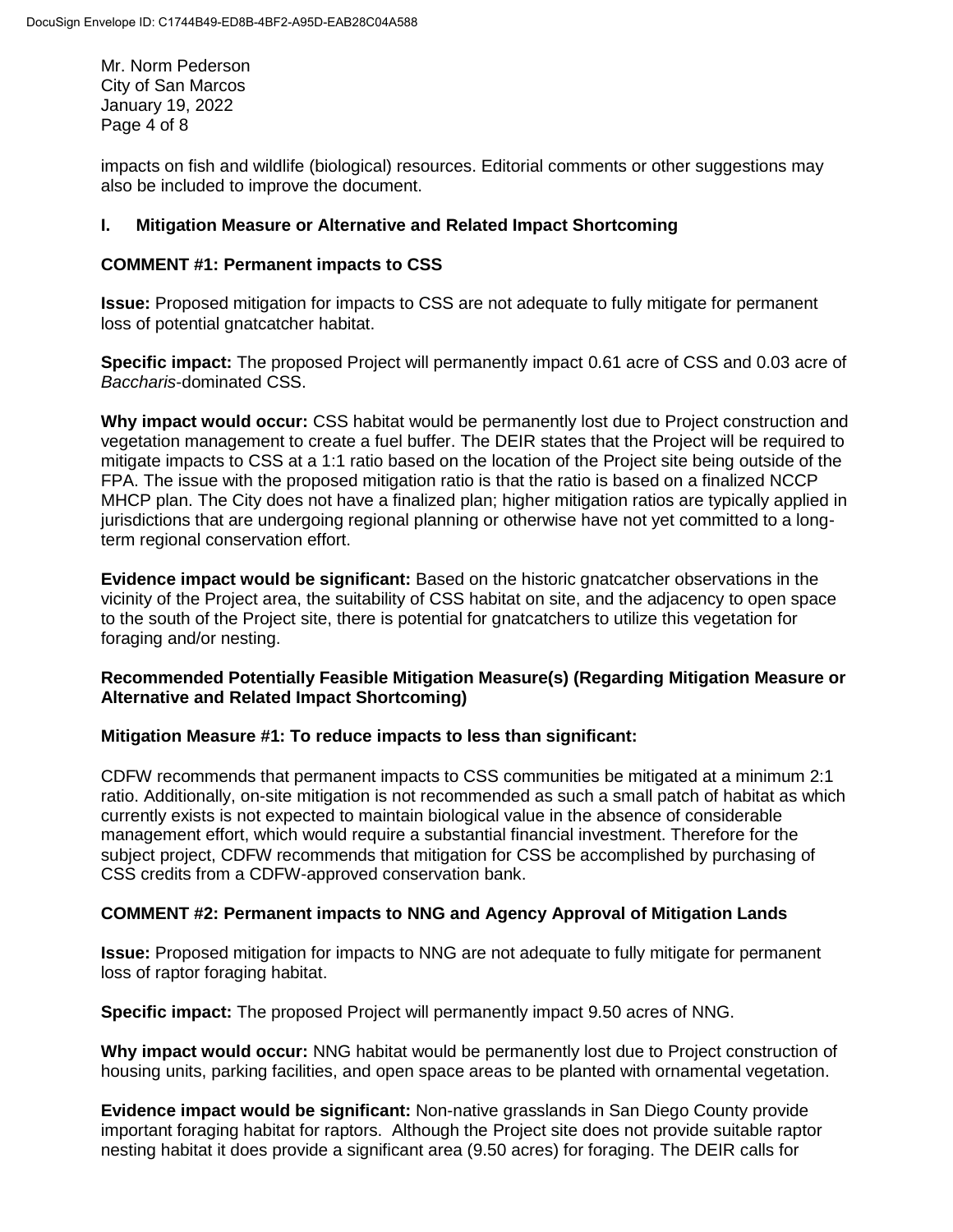Mr. Norm Pederson City of San Marcos January 19, 2022 Page 5 of 8

mitigation by the project applicant through on-site preservation, off-site acquisition, in lieu fees, a purchase of credits from an approved mitigation bank, or a combination thereof as approved by the Planning Manager. The DEIR requires proof that this mitigation has been accomplished be provided to the Planning Manager prior to issuance of a grading permit but does not specify that the Wildlife Agencies be involved in the selection of mitigation lands.

#### **Recommended Potentially Feasible Mitigation Measure(s) (Regarding Mitigation Measure or Alternative and Related Impact Shortcoming)**

# **Mitigation Measure #2: To reduce impacts to less than significant:**

CDFW recommends that the impacts to 9.50 acres of non-native grassland be mitigated by the purchase of non-native grassland credits at a CDFW-approved conservation bank. On-site conservation is not recommended as this property lies outside of the draft SAP's Focused Planning Area. Therefore, it is not expected to retain long-term conservation value as the City builds out its planned development as anticipated under the General Plan. Similar to the reasoning applied to the CSS discussion above, maintaining biological value of this small block of habitat would require considerable effort and financial commitment, and that is why use of a conservation bank credits is recommended. CDFW concurs with the use of a 0.5:1 mitigation ratio for a total of 4.75 acres of equivalent habitat within a CDFW-approved conservation bank.

# **COMMENT #3: Land Use Adjacency Protection Measures**

**Issue:** The DEIR does not identify Project design measures and post construction operational procedures to reduce direct and indirect impacts to species utilizing the preserved open space to adjacent to the southern border of the Project site.

**Specific Impact:** Species utilizing the open space directly adjacent to the south side of the residential community could be affected after construction of the Project is complete by impacts associated with use and operation of the residential community, such as noise, human presence, nighttime lighting, increase in predators, and spread of non-native species into occupied habitat.

**Why impact would occur:** Direct and indirect impacts could occur if measures are not taken during Project design to reduce anthropogenic disturbances or hazards to native species from use and operation of the residential community once construction is complete.

**Evidence impact would be significant:** Anthropogenic impacts could result in mortality of native species or reduction in use of the habitat next to the residential community.

#### **Recommended Potentially Feasible Mitigation Measure(s) (Regarding Mitigation Measure or Alternative and Related Impact Shortcoming)**

#### **Mitigation Measure #3: To reduce impacts to less than significant:**

Building and parking lot features (especially on the south side of the Project site) shall include: reduced, shielded, and/or lighting that is directed away from the preserved open space; bird safe glass or features which allow bird strikes to be eliminated or avoided; noise elements which do not exceed 60dBA (1 hour weighted) at the nearest edge of the open space; signage, barriers or similar features that shall notify and/or preclude human and domestic animal intrusion into the open space; and avoidance and/or proper use of and minimization of toxic chemicals and wildlife entrapping/endangering products including petroleum products, pesticides, herbicides,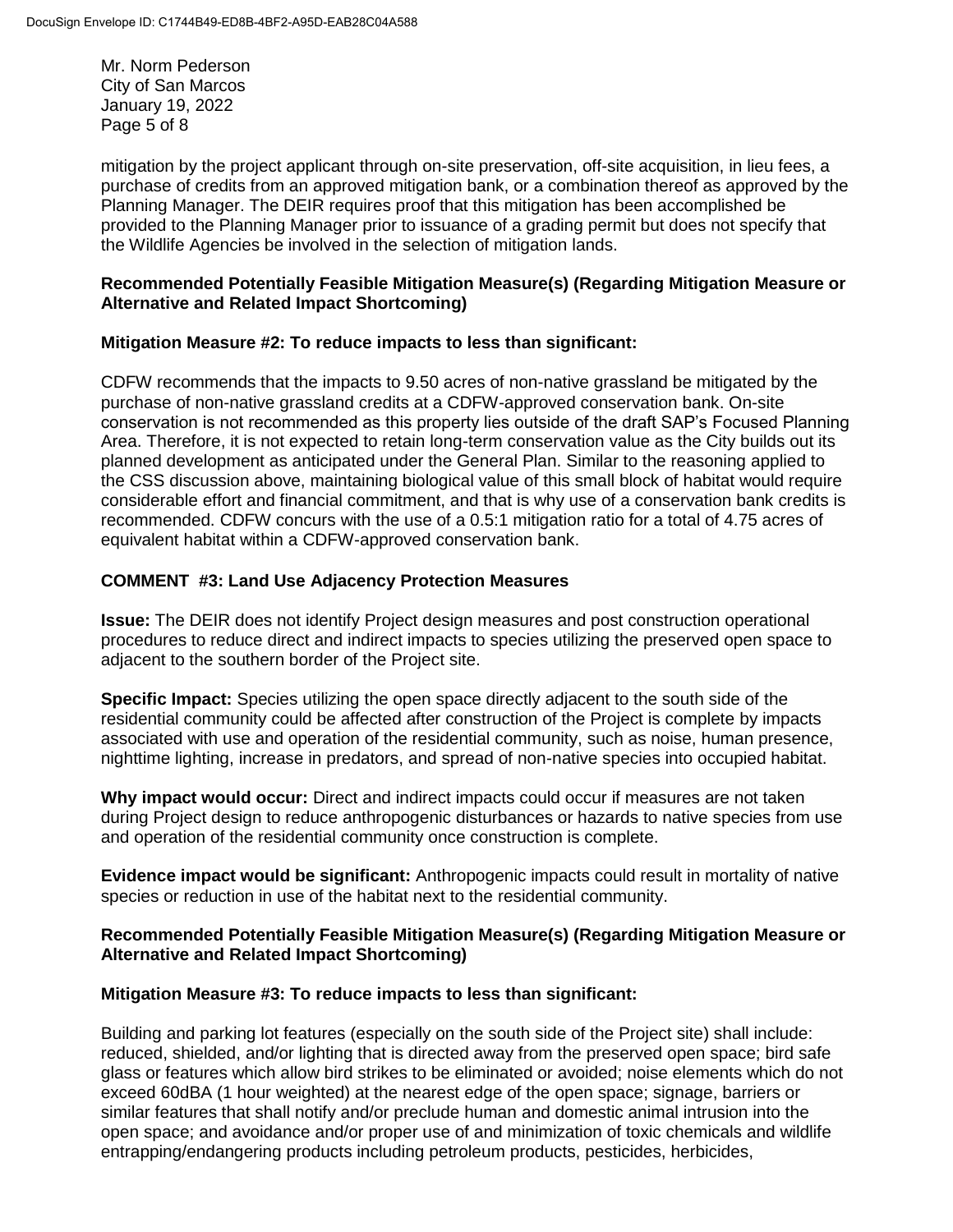Mr. Norm Pederson City of San Marcos January 19, 2022 Page 6 of 8

rodenticides, plastic netting/net covered fiber rolls, and similar. All Best Management Practices (BMPs) and landscaping elements shall also be removed after their useful life or function has ended.

#### **COMMENT #4 – Assurance That All Impacts Are Restricted to the Subject Property**

In addition to the above, CDFW recommends that the project be evaluated by the local fire authority to ensure that no fire-fuel clearing would be required on the adjacent off-site open space along the southern border of the site. Project development should ensure that sufficient distances are provided so that all impacts are contained within the project's boundaries.

#### **ENVIRONMENTAL DATA**

CEQA requires that information developed in environmental impact reports and negative declarations be incorporated into a data base which may be used to make subsequent or supplemental environmental determinations. (Pub. Resources Code, § 21003, subd. (e).) Accordingly, please report any special status species and natural communities detected during Project surveys to the California Natural Diversity Database (CNDDB). The CNNDB field survey form can be found at the following link:

[http://www.dfg.ca.gov/biogeodata/cnddb/pdfs/CNDDB\\_FieldSurveyForm.pdf.](http://www.dfg.ca.gov/biogeodata/cnddb/pdfs/CNDDB_FieldSurveyForm.pdf) The completed form can be mailed electronically to CNDDB at the following email address: [CNDDB@wildlife.ca.gov.](mailto:cnddb@dfg.ca.gov) The types of information reported to CNDDB can be found at the following link: [http://www.dfg.ca.gov/biogeodata/cnddb/plants\\_and\\_animals.asp.](http://www.dfg.ca.gov/biogeodata/cnddb/plants_and_animals.asp)

#### **FILING FEES**

The Project, as proposed, would have an impact on fish and/or wildlife, and assessment of filing fees is necessary. Fees are payable upon filing of the Notice of Determination by the Lead Agency and serve to help defray the cost of environmental review by CDFW. Payment of the fee is required in order for the underlying project approval to be operative, vested, and final. (Cal. Code Regs, tit. 14, § 753.5; Fish & G. Code, § 711.4; Pub. Resources Code, § 21089.)

# **CONCLUSION**

CDFW appreciates the opportunity to comment on the DEIR to assist the City in identifying and mitigating Project impacts on biological resources.

Questions regarding this letter or further coordination should be directed to Meredith Osborne, Environmental Scientist, at [Meredith.Osborne@wildlife.ca.gov.](mailto:Jessie.Lane@wildlife.ca.gov)

Sincerely,<br> **Docusigned** by:

*Varid* Mayer

-D700B4520375406.. David Mayer Environmental Program Manager South Coast Region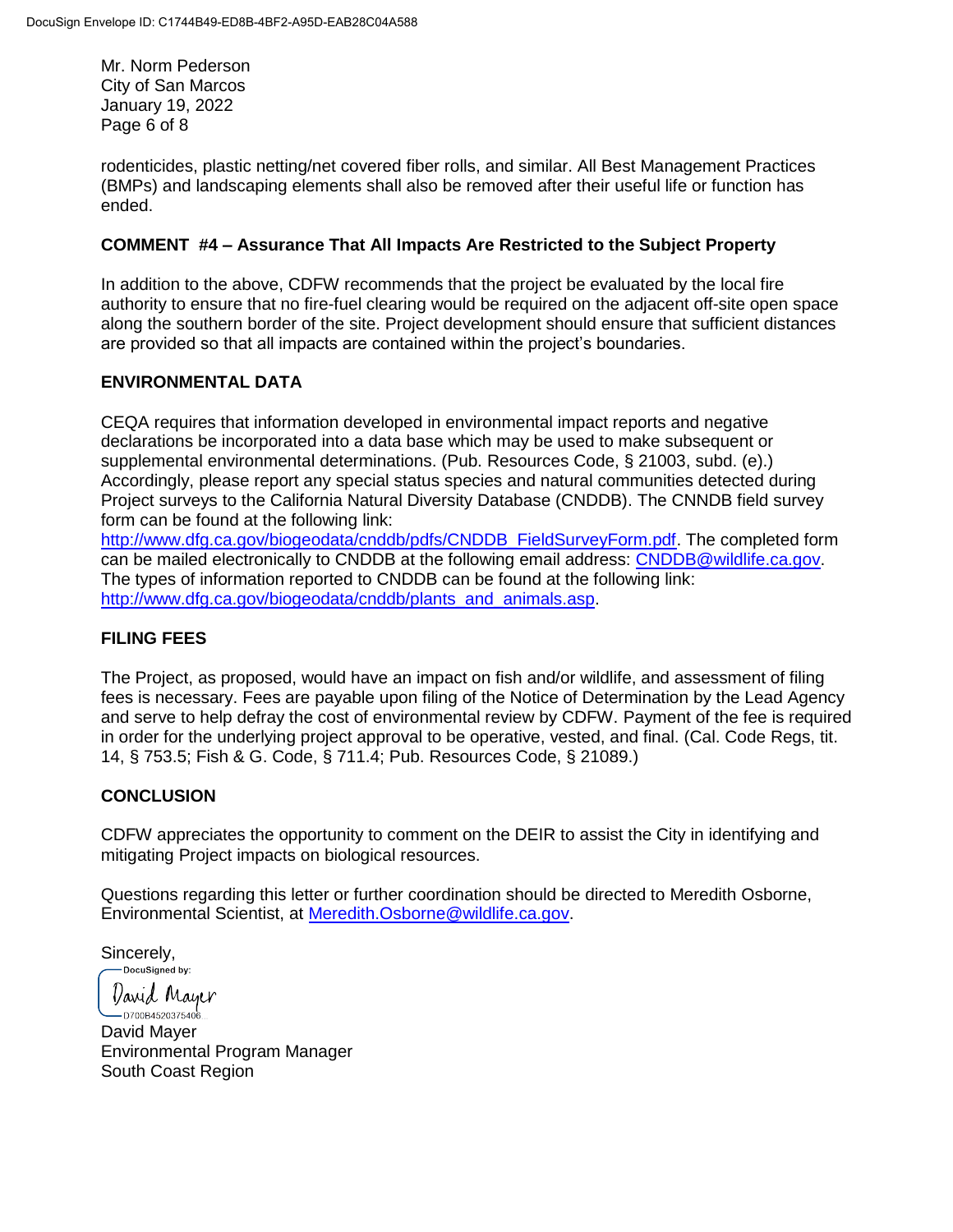Mr. Norm Pederson City of San Marcos January 19, 2022 Page 7 of 8

ec: CDFW

David Mayer, San Diego - [David.Mayer@wildlife.ca.gov](mailto:David.Mayer@wildlife.ca.gov) Jennifer Turner, San Diego – [Jennifer.Turner@wildlife.ca.gov](mailto:Jennifer.Turner@wildlife.ca.gov) Meredith Osborne, San Diego – [Meredith.Osborne@wildlife.ca.gov](mailto:Meredith.Osborne@wildlife.ca.gov) Jennifer Ludovissy, San Diego - [Jennifer.Ludovissy@wildlife.ca.gov](mailto:Jennifer.Ludovissy@wildlife.ca.gov) State Clearinghouse, Sacramento – [State.Clearinghouse@opr.ca.gov](mailto:State.Clearinghouse@opr.ca.gov)

**Attachments** 

A. CDFW Comments and Recommendations